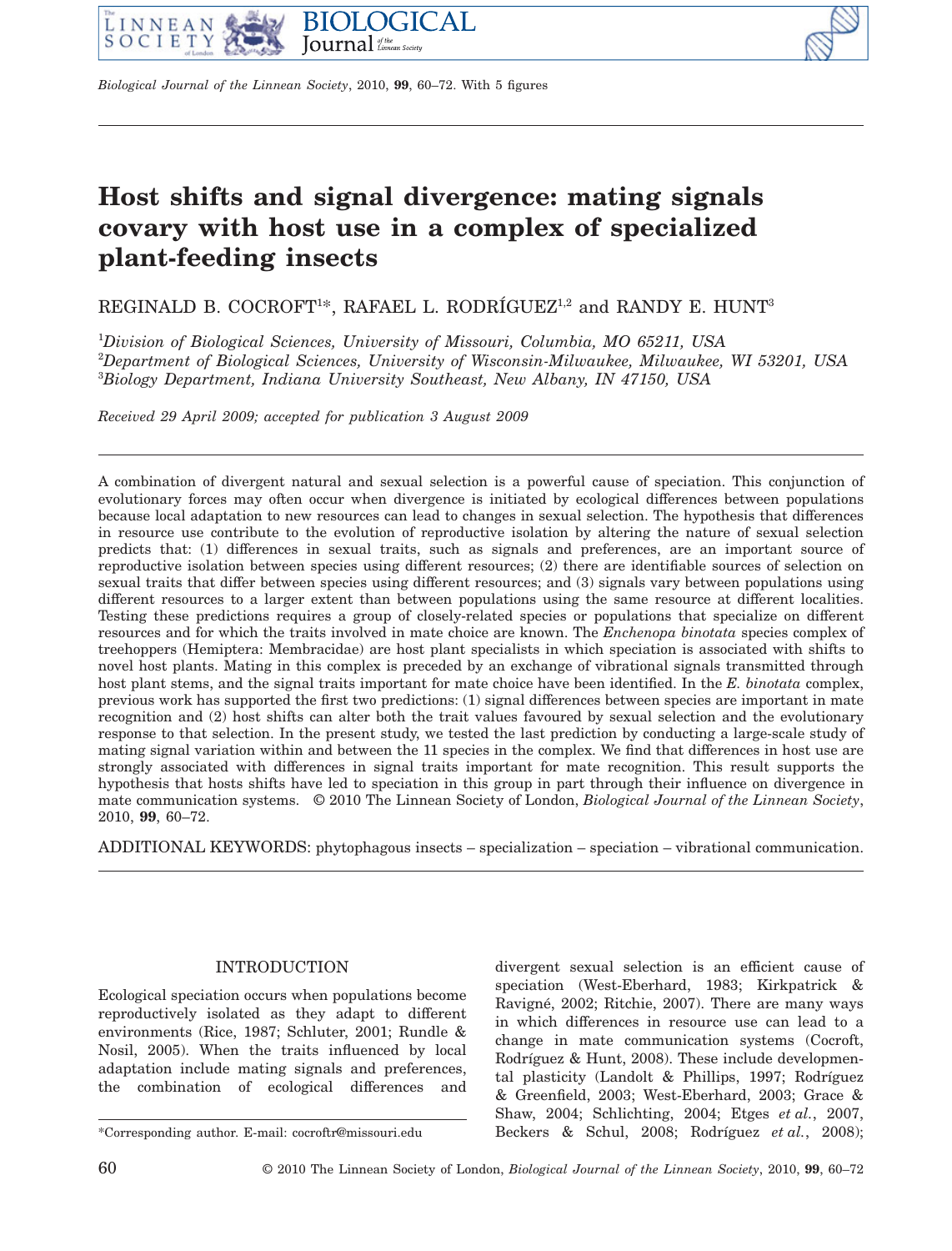|     | Case study      |                                              |                 |                 |                                 |                                   |                                                   |                    |                    |  |
|-----|-----------------|----------------------------------------------|-----------------|-----------------|---------------------------------|-----------------------------------|---------------------------------------------------|--------------------|--------------------|--|
|     |                 | Prediction Sticklebacks Mosquitofish finches |                 | flies           |                                 | Darwin's Fruit Leaf Walking Brown | beetles sticks planthoppers lacewings treehoppers | Green              | Enchenopa          |  |
| (1) | $\mathcal{N}^1$ |                                              | $\mathcal{J}^5$ |                 | $\mathcal{N}^7$ $\mathcal{N}^9$ | $\mathcal{N}^{10}$                | $\mathcal{N}^{12}$                                | $\mathcal{I}^{14}$ | $\mathcal{N}^{16}$ |  |
| (2) | $\mathcal{J}^2$ | $\mathcal{L}^4$                              | $\mathcal{N}^6$ | $\mathcal{S}^8$ |                                 |                                   |                                                   | $x^{15}$           | $\mathcal{N}^{17}$ |  |
| (3) | $\mathcal{J}^3$ |                                              |                 |                 |                                 | $\mathcal{N}^{11}$                | $x^{13}$                                          |                    | $\mathcal{I}^{18}$ |  |

**Table 1.** Tests of predictions of the hypothesis that adaptation to the use of different resources leads to reproductive isolation through changes in sexual communication

Predictions: (1) Differences in signals/preferences are an important source of reproductive isolation; (2) Direct or indirect selection on signals/preferences differs among populations using different resources (3) Resource use is the main predictor of variation in signals/preferences.

1 Vines & Schluter (2006).

2 Boughman, Rundle & Schluter (2005); McKinnon *et al.* (2004).

3 Rundle *et al.* (2000).

4 Langerhans, Gifford & Joseph (2007).

5 Huber *et al.* (2007).

6 Podos (2001).

7 Rice & Hostert (1993); Rundle *et al.* (2005).

<sup>8</sup>Greenberg *et al.* (2003), although the authors' findings could not he replicated independently (Coyne & Elwyn, 2006)). 9 Funk (1998).

<sup>10</sup>Nosil *et al.* (2002, 2007); Sandoval & Nosil (2005); Arbuthnott & Crespi (2009).

11Nosil *et al.* (2007).

12Claridge *et al.* (1985); Butlin (1993, 1996).

13Claridge (1985, 1990); Claridge *et al.* (1988).

14Wells & Henry (1992).

 $15$ Henry & Wells (2004.

16Rodríguez *et al.* (2004).

 $17$ Rodríguez *et al.* (2006); McNett & Cocroft (2008).

18Present study.

selection for tuning of preferences and/or signals to environmental conditions (Endler, 1992; Fleishman, 1992; Boughman, 2002; Seehausen *et al.*, 2008); differences in suites of predators (Abrahamson *et al.*, 2001), some of which may eavesdrop on signals (Zuk & Kolluru, 1998); demographic changes that alter mating systems (Shuster & Wade 2003); and ecological adaptation that incidentally changes signal production or perception (Miyatake & Shimizu, 1999; Podos, 2001; Vines & Schluter, 2006; Nosil *et al.*, 2007). In addition, colonization of a new resource by a small number of individuals could lead to changes in sexual communication as a result of drift or through selection for less choosy females (Kaneshiro & Giddings, 1987). Each of these mechanisms has the potential to alter the relationship between variation in signals and in mating success (i.e. to change the nature of sexual selection).

The hypothesis that adaptation to the use of different resources leads to reproductive isolation and divergence through changes in sexual selection makes one main prediction: (1) differences in sexual traits, such as signals and preferences, should be an important source of reproductive isolation between species using different resources. Understanding the link between changes in resource use and divergence in sexual traits requires testing two further predictions: (2) there should be identifiable sources of selection (whether direct or indirect) on sexual traits that differ among populations using different resources. (3) Sexual traits should vary between populations using different resources to a larger extent than between populations on the same resource at different localities, thus distinguishing the effect of differences in resource use *per se* from the reproductive isolation that is expected to arise merely because populations on different resources are also separated in space. There has been mixed support for these predictions, with the most support accruing to the first (Rundle  $\&$ Nosil, 2005; Funk, Nosil & Etges, 2006; Funk & Nosil, 2008). Most studies have tested only one or two predictions, however (Table 1), and the relationship between changes in resource use and divergence in sexual traits remains poorly understood. This is in part because strong tests of predictions (2) and (3) ideally require a group of several closely-related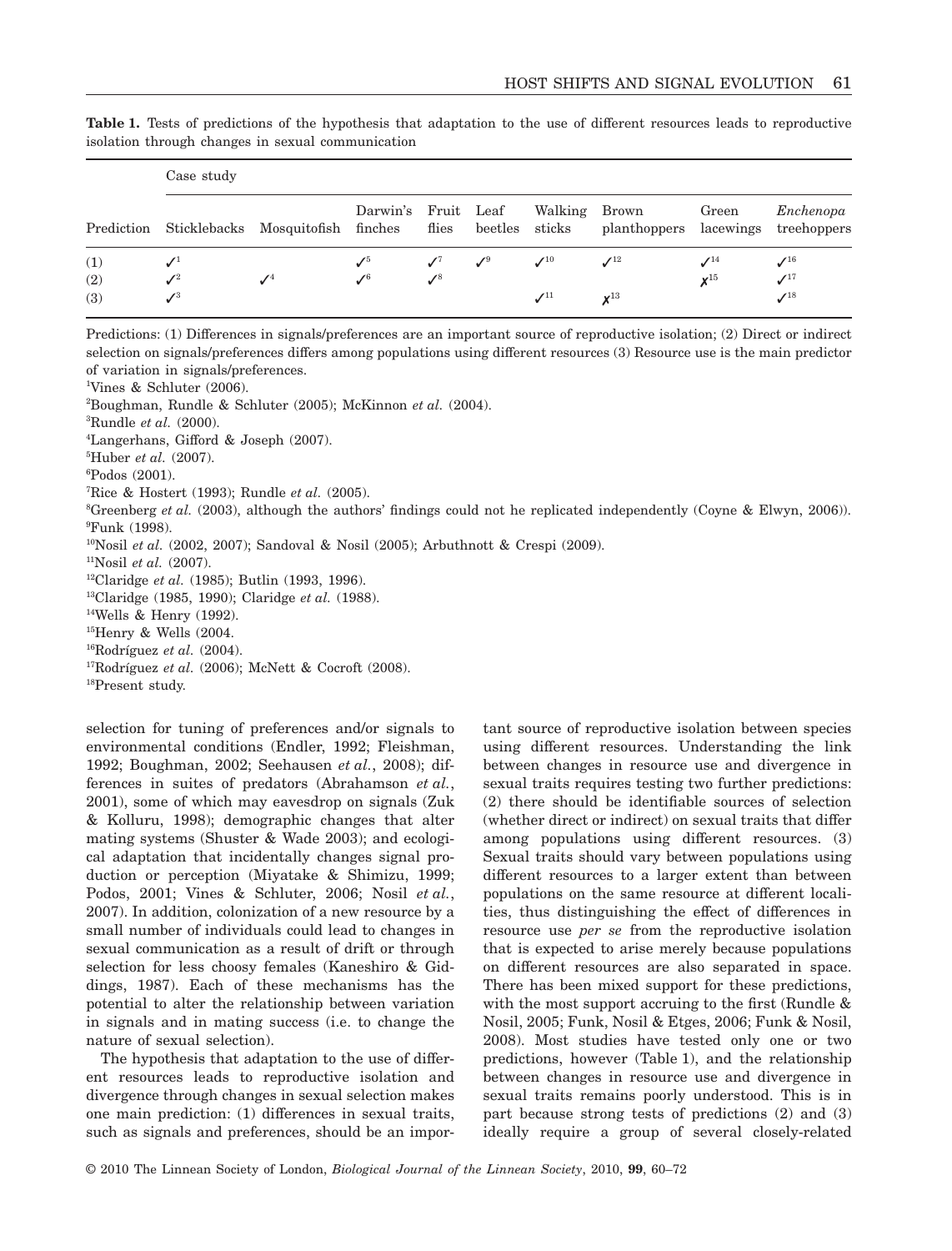species or populations that specialize on different resources and for which the traits involved in mate choice have been identified (Etges, 2002).

Study of the relationship between host shifts and divergence in sexual communication in the *Enchenopa binotata* Say species complex of treehoppers provides an ideal opportunity to test all of the above predictions (Cocroft *et al.*, 2008). The *E. binotata* complex is a model for studies of speciation through host plant shifts (Wood, 1993; Coyne & Orr, 2004). Host shifts have occurred between distantlyrelated plants that constitute different selective environments, as demonstrated by reduced juvenile survivorship after reciprocal transplants (Wood, 1993). Host shifts also lead to ecological isolation. Because the insects' life history is tightly coordinated with the phenology of their host plant, shifts to hosts with differing phenologies lead to differences in the timing of egg hatch, adult eclosion, and mating (Wood & Keese, 1990; Wood, Olmstead & Guttman, 1990). The high host fidelity of these insects further reduces encounters between individuals on different hosts (Wood, 1980; Tilmon, Wood & Pesek, 1998).

Reproductive isolation resulting from differences in sexual selection may be even stronger than ecological isolation in the *E. binotata* complex. When multiple species were experimentally placed in close proximity, interspecific courtship was frequent but rarely led to mating (Wood, 1980). The traits underlying this assortative mating were revealed by Hunt (1994), who showed that male *E. binotata* court females using substrate-borne vibrational advertisement signals. Subsequently, we have tested prediction (1), that differences in sexual communication systems between host-associated species are a source of reproductive isolation. For one population of *E. binotata* on *Viburnum*, females strongly discriminated against the signals of males from all but one of the other host-associated species tested (Rodríguez, Sullivan & Cocroft, 2004). Furthermore, female preferences for several male signal traits (studied in four sympatric species) have diverged between species, and male signal variation appears to have been strongly shaped by sexual selection exerted by female choice (Rodríguez, Ramaswamy & Cocroft, 2006). Differences in signals between species represent evolutionary divergence rather than phenotypic plasticity because most aspects of signals remain unchanged when individuals develop (Rodríguez *et al.*, 2008) or signal (Sattman & Cocroft, 2003) on a nonhost plant.

We have also tested prediction (2), that there are causal links between host shifts and the evolution of communication. Sensory drive (Endler, 1992; Boughman, 2002) is one possibility (e.g., divergent selection arising from differences in the vibration-transmitting properties of the host plants). Signal transmission characteristics have been examined for hosts of two species in the *E. binotata* complex [those using *Cercis canadensis* (Fabaceae) and *Ptelea trifoliata* (Rutaceae)]. Comparison of male signals and plant transmission properties suggests that signal frequency has evolved in response to divergent selection for efficient transmission through the communication channels provided by their respective hosts (McNett & Cocroft, 2008). If this signal–environment match turns out to be a general pattern, it would have important consequences for reproductive isolation because frequency is the most important signal trait for mate recognition (Rodríguez *et al.*, 2006). In addition, divergence of female preferences across host plants, including preferences for signal frequency (Rodríguez *et al.*, 2006), contributes to the differences in selection acting on signals. An additional factor, windgenerated noise, does not appear to have a role in signal divergence. Wind is a major source of abiotic noise for vibrationally-communicating insects on plants, although the spectral properties of windinduced vibrations do not differ between four host plant species in which they were measured (McNett, 2007; G. D. McNett & R. B. Cocroft, unpubl. data).

Even where selection on signals does not change after a host shift, the evolutionary response to that selection may change. Host species constitute different environments for development, and experimental host shifts reveal genotype  $\times$  environment interactions  $(G \times E)$  in signals and changes in genetic correlations among signal traits (Rodríguez *et al.*, 2008). Thus, the genetic backgrounds of attractive phenotypes may vary across host plant species, and colonizing a new host could alter the dynamics of sexual selection (Rodríguez *et al.*, 2008).  $G \times E$  in male attractiveness also occurs as a consequence of host shifts in *Drosophila mojavensis* (Etges *et al.*, 2007, 2009).

Having shown that differences in sexual communication cause reproductive isolation, and that use of different host species can favour such differences, we now test prediction (3), that signals in the *E. binotata* complex vary between populations using different resources to a larger extent than between populations using the same resource at different localities. The *E. binotata* complex offers a powerful test of this prediction because it affords a categorical measure of variation in ecological factors (host species) that varies independently of geographical distance. If factors associated with host shifts are the main cause of signal diversification in *Enchenopa*, then differences in host plant use should explain a greater proportion of signal variation than differences in locality for populations using the same host plant. If this diversification is important in speciation, it should occur in the signal traits that most contribute to behavioural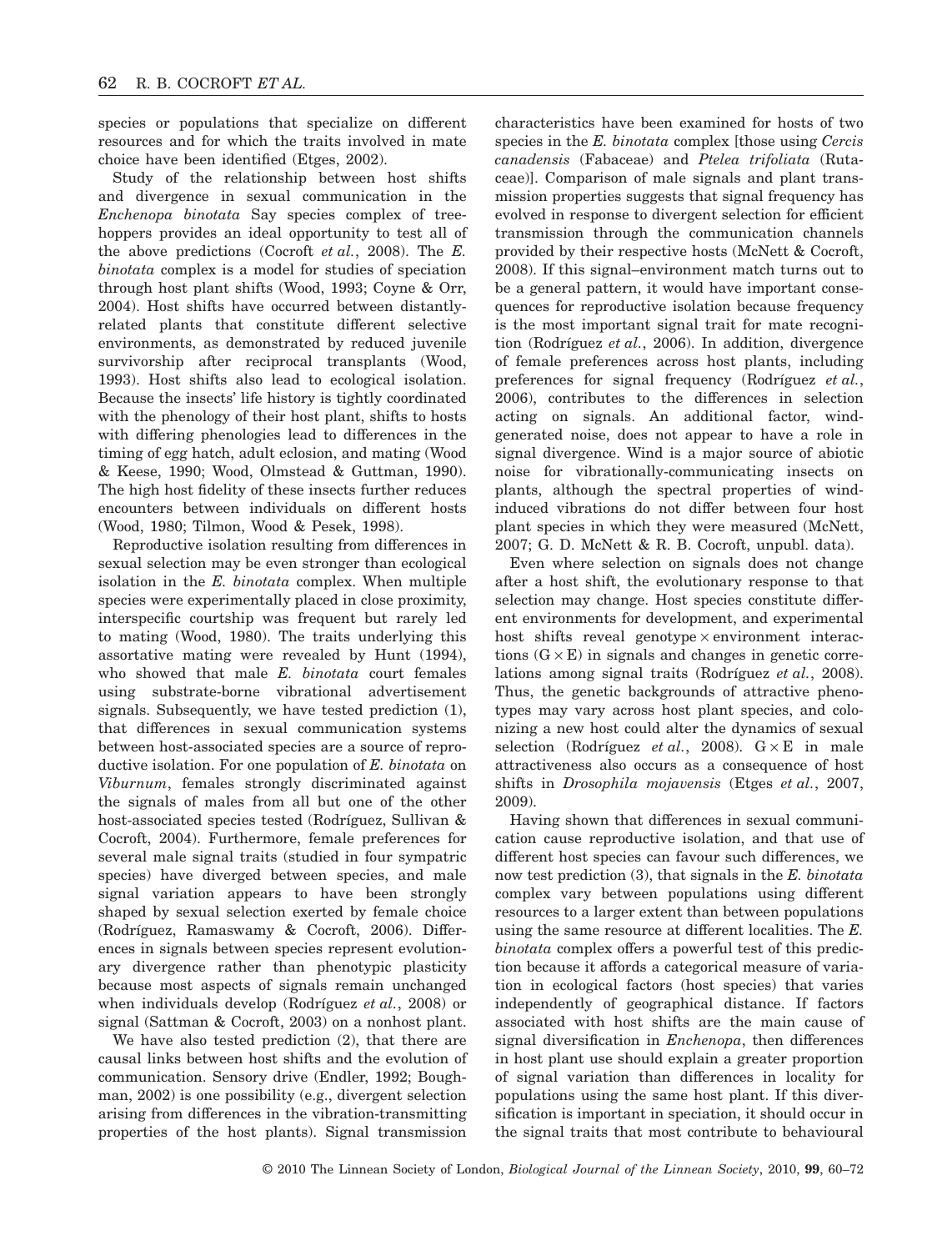#### MATERIAL AND METHODS

#### **SAMPLING**

The *E. binotata* complex occurs throughout eastern North America (Lin & Wood, 2002). The present study aimed to record three populations spanning the distribution of each species, although, for rarer species, this was not possible (Fig. 1; for locality and sample size information, see Appendix). We collected nymphs and/or teneral adults in the field and reared them on potted host plants in the greenhouse [at both University of Missouri (MU) and Indiana University Southeast (IUS)]. This procedure ensured a reliable association between individuals and host plants because the presence of immatures indicates that reproduction has occurred on that plant, while adults can sometimes be encountered on nonhosts. Furthermore, species in the *E. binotata* complex are similar as adults, but distinctive in morphology and coloration during the nymphal stage (Pratt & Wood, 1992). The species in this complex have not yet been formally described, and we refer to them using their host plant genus.

#### SIGNAL MEASUREMENTS

Male signals in the *E. binotata* complex are produced in bouts in which the first few signals are lower in amplitude (Fig. 2A). Each signal, which is produced by abdominal tremulation, consists of a frequencymodulated whine followed by one or more pulses (Fig. 2B, C, D). Both whine and pulses are dominated by a single frequency (Fig. 2C, D, E, F), which is sometimes accompanied by lower-amplitude harmonics (Fig. 2C). At high densities, males may form stationary choruses (R. B. Cocroft, R. L. Rodriguez & R. E. Hunt, pers. observ.). We recorded individual males producing a single bout, as in Figure 2A. Comparisons among species are facilitated by the structural similarity of their signals (Fig. 3).

For each male, we measured the number of signals per bout, signal rate within a bout, whine length, frequency at the end of the whine, number of pulses, and pulse rate. To characterize signal frequency, we used time-domain rather than frequency-domain analysis. This was possible because of the relatively pure-tone nature of *Enchenopa* male signals (Fig. 2E). The frequency falls over the course of the whine, with most of the frequency change occurring during the initial low-amplitude portion (Fig. 2C). Although the frequency change is usually slight during the latter high-amplitude portion of the whine, measurements



**Figure 1.** Localities at which collections were made for recording male signals. Names given are the host plant genus from which *Enchenopa binotata* were collected. The localities are (with numbers corresponding to numbers on map): *Carya* (2,9); *Celastrus* (5, 7, 12); *Cercis* (5, 7, 10); *Dirca* (7, 8, 14); *Juglans cinerea* (13); *Juglans nigra* (5, 7, 10); *Liriodendron* (11); *Ptelea* (5, 7); *Robinia* (5, 7, 12); *Viburnum* (5, 6, 10); *Sideroxylon* (1, 3, 4). For locality and sample size information, see Appendix.

© 2010 The Linnean Society of London, *Biological Journal of the Linnean Society*, 2010, **99**, 60–72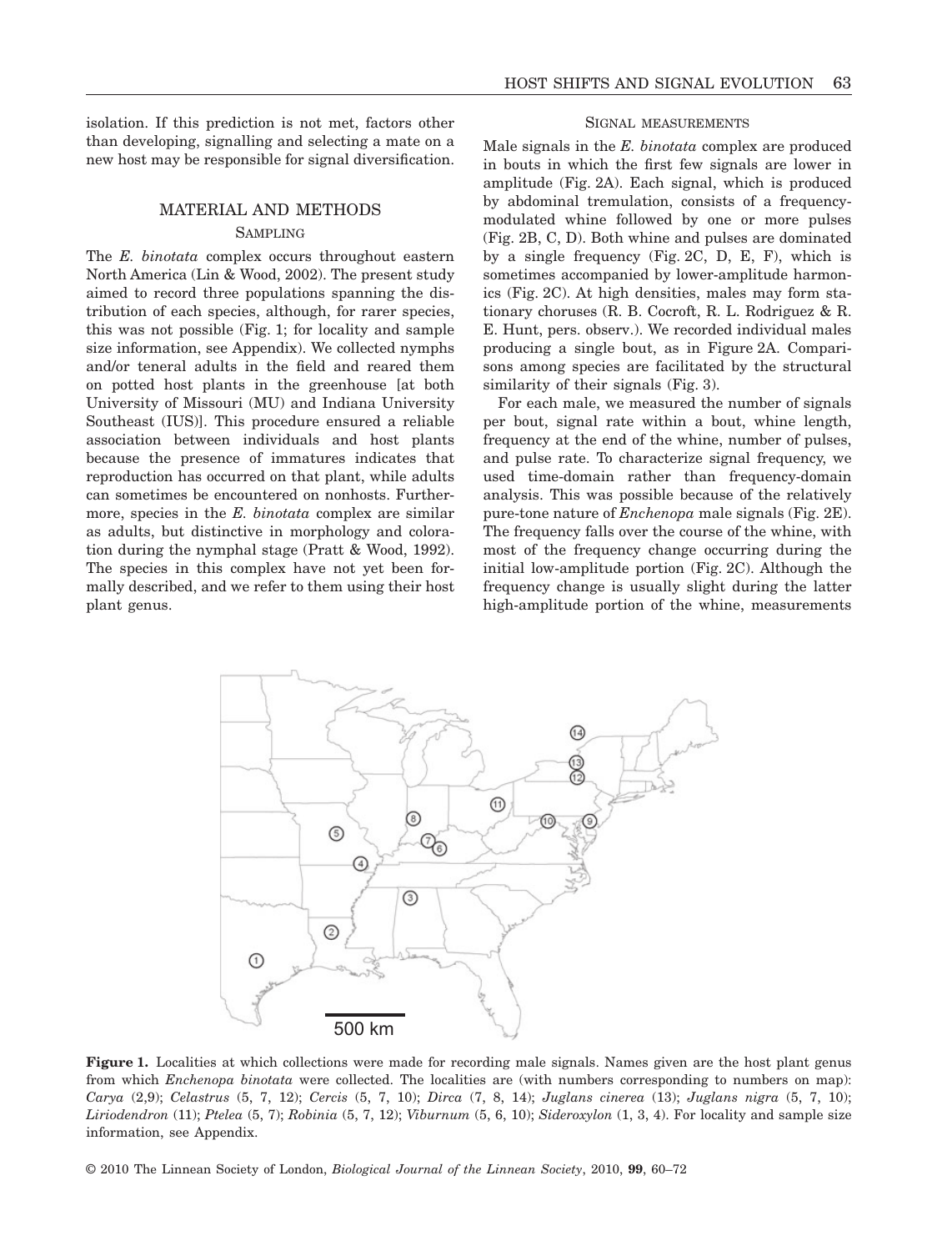

**Figure 2.** Representative substrate-borne male advertisement signal in *Enchenopa*; example is from *Enchenopa binotata* 'Robinia' in Indiana. A, waveform, showing one bout of six signals. B, waveform showing whine and pulse components of last signal from bout shown in (A). C, spectrogram of the same signal. D, waveform showing two pulses. E, waveform of the signal near the end of the whine, showing its tonal, sinusoidal nature. F, amplitude spectrum of the entire signal, showing single prominent frequency peak with other components 20 dB or more below.



**Figure 3.** Waveforms (with relative amplitude on the *y*-axis) of male advertisement signals of 11 species in the *Enchenopa binotata* complex.

made from amplitude spectra (as in Fig. 2F) would likely be influenced to some extent by host plant filtering properties. By measuring frequency from ten cycles at a consistent 'landmark', comprising the end

of the whine where amplitude reaches a peak (Fig. 2B), we avoid the influence of plant filtering on our measurements (Cocroft *et al.*, 2006). The frequency during the highest-amplitude portion of the signal is likely the most relevant for female choice: it has more energy than other frequencies in the signal, and synthetic signals containing only this frequency were approximately as attractive to females as natural signals in four species tested (R. L. Rodríguez & R. B. Cocroft, unpubl. data).

Recordings were made from 2001–06, both at IUS and at MU. The same protocols were used at each institution. Males were recorded 2–4 weeks after adult eclosion; a study of age-related variation in one species in the complex revealed no effect of age on signal variation over this time scale (Sattman & Cocroft, 2003).

*MU:* Each male was placed on the stem of a potted host plant, located on a vibration isolation table (Vibraplane, Kinetic Systems). Recordings were made by focusing the beam of a laser vibrometer (Polytec CLV 1000 with a CLV M030 decoder module; Polytec Inc.) on the host plant stem within 5 cm of the male. A small piece of reflective tape was attached to the stem to increase laser reflectance. The output was high-pass filtered at 60 Hz using a Krohn–Hite 3202 filter (Krohn-Hite Corporation) and sent to a Macintosh G4 computer through an Edirol UA–5 USB interface (Roland Corporation) and recorded with SoundEdit 16 Version 2 (Macromedia, Inc.) at 44.1 kHz sampling rate. We monitored male signals with a Radio Shack MPA-45 amplifier connected to an RCA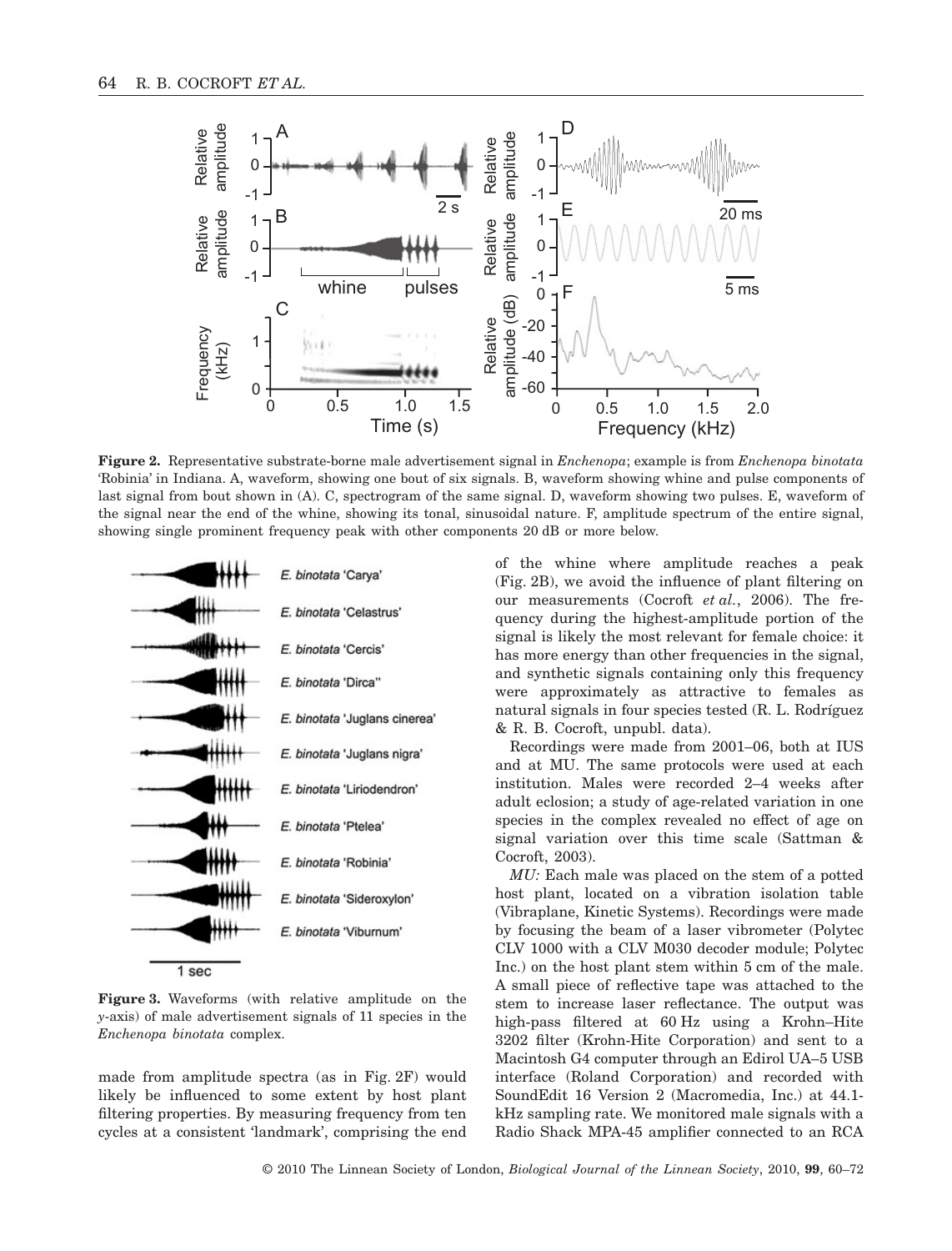loudspeaker and a Hameg HM 203–7 20 MHz oscilloscope (Hameg Instruments). For one population (*E. binotata* 'Dirca' from Ontario), signals were recorded in the field using a phono cartridge, but measurements from these recordings are directly comparable with the other measurements in the study.

*IUS:* Except for the following differences in equipment, procedures were the same as those followed at MU. The vibration isolation table used was a TMC Model 63–541. Recordings were made using a Polytec OFV 353 laser vibrometer and OFV 2602 decoder module. The output was sent to a Macintosh G4 with an Audiomedia III (Digidesign) digital interface and recorded with PEAK, version 3.0 (BIAS). Male signals were monitored using a TASCAM DA-3-MK II digital tape recorder connected to headphones.

The recording room at each location was maintained at approximately 24 °C. Because there was some temperature variation within the recording rooms, all signal variables were examined for temperature-related variation within each population; in most cases there was no influence of temperature, although, for four populations, it was necessary to adjust pulse rate and frequency to a common temperature of 24 °C using the slope of the regression of the signal trait on temperature.

When characterizing variation in vibrational signals it is important to minimize variation as a result of substrate effects. This effort is critical when the goal is to evaluate differences among species that signal on different substrates. We conducted two studies evaluating the influence of differences among plant individuals and species on variation in substrate-borne signals. For *E. binotata* (Sattman & Cocroft, 2003), none of the features measured here were affected by differences among individual plants of the same species. Although basic signal structure also did not change when the same individual male signalled on a nonhost plant, males produced fewer, shorter signals on a nonhost (Sattman & Cocroft, 2003; Rodríguez *et al.*, 2008). Substrate-related variation can be minimized by making recordings close to the signaler on its own host species, as was performed in the present study, but it is not necessary to record all males of a given species on the same individual host plant (Cocroft *et al.*, 2006).

#### STATISTICAL ANALYSIS

For the variance component analysis, measurements for the signals within a bout were first averaged for each individual. We conducted a nested analysis of variance using PROC GLM in SAS, version 6.12 (SAS Institute). This analysis requires at least two populations per host, so we excluded two rare species (*E. binotata* 'Juglans cinerea' and *E. binotata* 'Liriodendron') for which we obtained recordings for only one population. We used a model that corrects for the effects of the unbalanced design on the denominator degrees of freedom and mean square, with the effect of host species tested over the population-within-host species term, and the effect of population tested over error (Steel *et al.*, 1997). To test the prediction that host plant species should more strongly influence signal differences than geographic differences, we compared the relative magnitude of the variance components. We used PROC VARCOMP to partition variation in signal traits among host plant species, populations within host species, and individuals within populations (*sensu* Steel *et al.*, 1997).

#### RESULTS

There were significant differences among hostassociated species in all signal traits (Table 2). There were also differences among populations within species (Table 2). We illustrate these findings with the two signal traits, namely frequency and whine length (Fig. 4), for which females in four species studied show the strongest preferences. Frequency and whine length preferences are closed (i.e. intermediate values are preferred) and the preferred values differ among species (Rodríguez *et al.*, 2006). For the other signal traits, females showed weak open preferences or no preference (Rodríguez *et al.*, 2006), so variation in these traits is unlikely to cause reproductive isolation. For frequency and whine length, there was a graded spectrum of geographic variation within species. In most species, there was little or moderate variation among populations (Fig. 4). However, for one species (*E. binotata* 'Viburnum'), variation among populations was comparable to that among species.

To assess the relative contribution of host shifts and geographical distance to signal divergence, we compared the magnitude of the variance components of these two factors. In all cases, the variance component as a result of species differences was substantially larger than the variance component as a result of population differences (Fig. 5). The variance component as a result of individual differences within populations was substantial for all parameters except signal frequency.

### DISCUSSION

We tested a critical prediction of the hypothesis that host shifts have led to divergence in mate communication systems. Supporting this hypothesis, differences in male advertisement signals of *Enchenopa* treehoppers covary with differences in resource use. For most traits, geographical separation between populations using the same host plant species also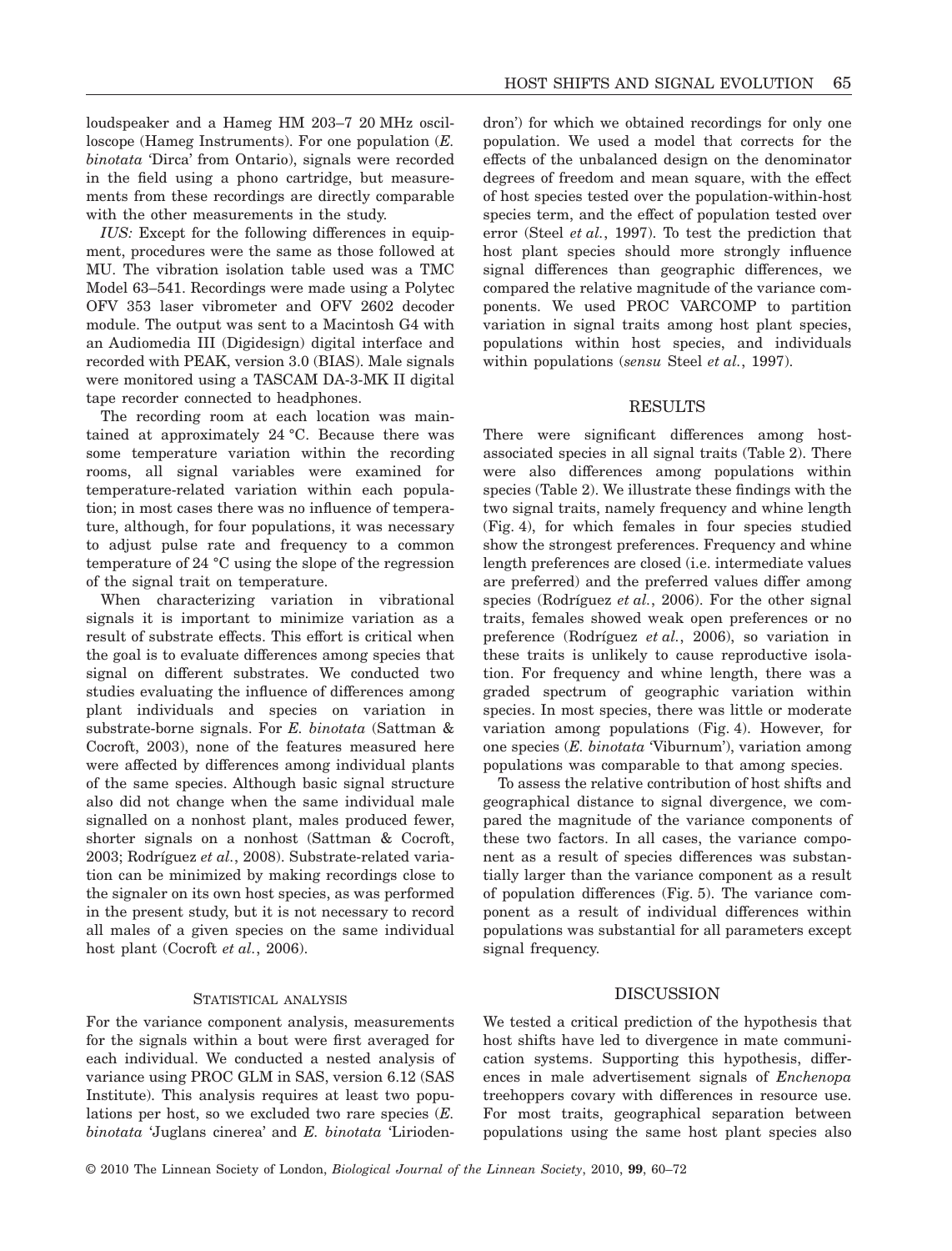|                  | Source                  | d.f.                                                              | MS          | $\boldsymbol{F}$ | Pr > F |
|------------------|-------------------------|-------------------------------------------------------------------|-------------|------------------|--------|
| Frequency        | <b>HOST</b>             | 6                                                                 | 414986.75   | 32.74            | 0.0001 |
|                  | Error                   | 14.87                                                             | 12676.82    |                  |        |
|                  | LOC(HOST)               | 15                                                                | 9471.75     | 58.00            | 0.0001 |
|                  | Error                   | 360                                                               | 163.30      |                  |        |
| Whine length     | <b>HOST</b>             | 6                                                                 | 1044027.84  | 8.53             | 0.0005 |
|                  | Error                   | 14.08                                                             | 122376.90   |                  |        |
|                  | LOC(HOST)               | 15<br>93966.00<br>8.21<br>360<br>11452.33<br>6<br>232.94<br>18.67 | 0.0001      |                  |        |
|                  | Error                   |                                                                   |             |                  |        |
| Signals/bout     | <b>HOST</b>             |                                                                   |             |                  | 0.0001 |
|                  | 12.48<br>Error<br>11.01 |                                                                   |             |                  |        |
|                  | LOC(HOST)               | 15                                                                | 10.75       | 1.83             | 0.0292 |
|                  | Error                   | 363                                                               | 5.87        |                  |        |
| Signal rate      | <b>HOST</b>             | 6                                                                 | 11752600.55 | 7.23             | 0.0012 |
|                  | Error                   | 13.74                                                             | 1624873.81  |                  |        |
|                  | LOC(HOST)               | 15                                                                | 1273446.33  | 5.84             | 0.0001 |
|                  | Error                   | 353                                                               | 218160.79   |                  |        |
| Number of pulses | <b>HOST</b>             | 6                                                                 | 61.50       | 25.56            | 0.0001 |
|                  | Error                   | 11.33                                                             | 2.41        |                  |        |
|                  | LOC(HOST)               | 15                                                                | 2.05        | 1.98             | 0.0155 |
|                  | Error                   | 360                                                               | 1.03        |                  |        |
| Pulse rate       | <b>HOST</b>             | 6                                                                 | 143.44      | 9.19             | 0.0003 |
|                  | Error                   | 14.16                                                             | 15.60       |                  |        |
|                  | LOC(HOST)               | 15                                                                | 11.98       | 8.91             | 0.0001 |
|                  | Error                   | 356                                                               | 1.34        |                  |        |

**Table 2.** Tests of hypotheses from mixed model analysis of variance, assessing variation due to use of different host plants (HOST), and to populations at different localities (LOC) using the same host

Note that model corrects for effects of unbalanced design on denominator d.f. and MS (see text).



**Figure 4.** Variation in frequency and whine length in the *Enchenopa binotata* complex. Shown are mean ± 95% confidence interval for each population, indicated by the name of their host plant; dotted lines surround populations of a given species, labelled according to host plant, except for the species on *Viburnum*, which is indicated by green (grey in print) symbols.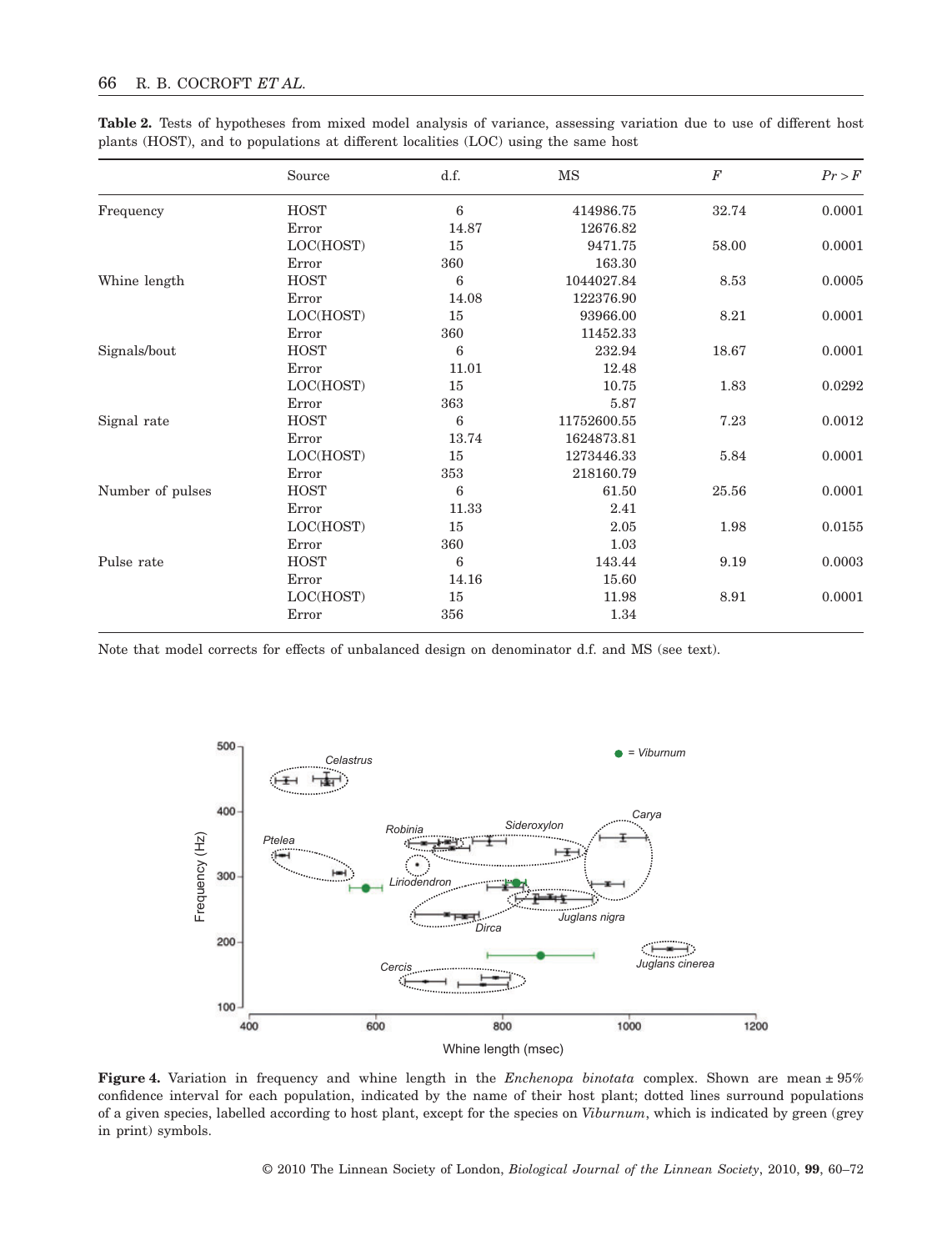

**Figure 5.** Relative magnitude of variance components in signal measurements from male *Enchenopa binotata* as a result of variation among host-associated species, among populations using the same host, and among individuals within populations.

has promoted changes in signals. The findings obtained in the present study thus provide support both for host shifts and host-independent effects as mechanisms of signal divergence. However, host shifts have a much stronger role, especially for signal frequency, the most important trait for mate recognition (Rodríguez *et al.*, 2006). Once differences in signal traits have appeared (especially in signal frequency and whine length, for which females show strong closed preferences), female mate choice is likely to reduce gene flow and promote further divergence. In the *E. binotata* complex, differences in mating signals and preferences are an important source of reproductive isolation (Rodríguez *et al.*, 2004, 2006), and there are causal links between host shifts and signal divergence (McNett & Cocroft, 2008; Rodriguez *et al.*, 2008). Together with the finding from the present study that signal variation is linked with resource use, these studies of sexual communication in *E. binotata* strongly support the hypothesis that host shifts contribute to speciation partly through their influence on the evolution of sexual communication.

Ecological and behavioural isolation are both important in the current coexistence of species in the *E. binotata* complex, and both may have been important during their initial divergence. Host shifts lead immediately to ecological isolation because sympatric individuals developing on different hosts eclose and mate at different times (Wood & Guttman, 1982; Wood & Keese, 1990; Wood *et al.*, 1990) and because these relatively sedentary insects show high host fidelity in mating and oviposition (Wood, 1980). Host shifts also impose divergent natural selection, leading to specialization on the new host (Wood & Guttman, 1983; Tilmon *et al.*, 1998). This combination of assortative mating and divergent selection may be sufficient to initiate speciation (Wood, 1993). However, we suggest that divergence in communication systems acts in synergy with ecological isolation and may have been important for completing the speciation process. Ecological isolation among *E. binotata* populations on different hosts is leaky: there is considerable overlap of mating periods between individuals on some hosts (Wood & Guttman, 1982), and mate-searching males can sometimes be found on hosts of other species in the complex during the mating period (R. B. Cocroft, unpubl. data). The importance of behavioural isolation was made clear when breeding adults from multiple host-associated species, maintained on potted host plants, were placed in close proximity: mixedspecies courtship was frequent but heterospecific matings were rare (Wood, 1980). Divergence in signals and preferences (Rodríguez *et al.*, 2004, 2006) contributes to this behavioural isolation.

The signals of male *Enchenopa* differ not only between populations using different hosts, but also to some extent among populations using the same host. This geographic variation could have its roots in interactions among *E. binotata* species because matesearching males can sometimes be found on the 'wrong' host during the breeding season (R. B. Cocroft, unpubl. data). Host plants of the 11 species in the complex co-occur in a mosaic in which the set of common species differs among localities (Lin & Wood, 2002). As a consequence, processes such as gene flow among species on different hosts, or reinforcement in response to the cost of mismating, could promote different patterns of signal divergence at different localities. Signal variation could also be related to geographic variation in host plant characteristics, such as those that affect signal transmission, or to random factors such as genetic drift. Finally, in one case (*E. binotata* 'Viburnum'), recent work suggests the presence of two genetically distinct lineages with different signal frequencies (Snyder, 2008).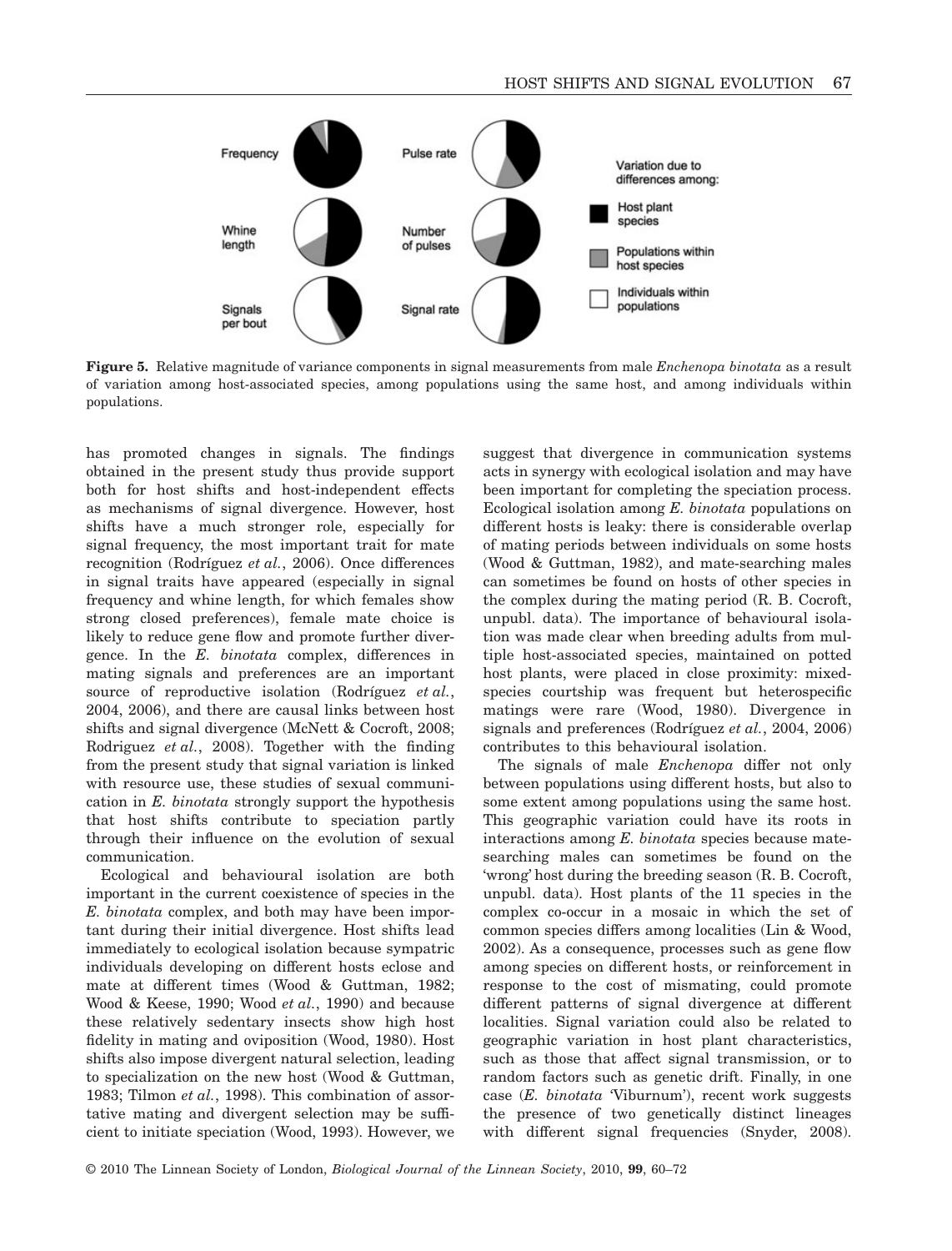*Viburnum*-associated *E. binotata* populations use four closely-related hosts (*Viburnum cassinoides*, *Viburnum lentago*, *Viburnum prunifolium*, and *Viburnum rufidulum*), but both lineages occur on each host species.

Although we examined host-associated variation only in male signals, female preferences can also change after a host shift. Such changes can occur as a byproduct of adaptation to different environments (Rundle *et al.*, 2005); as a consequence of selection favouring the avoidance of mating with individuals adapted to different hosts (Nosil *et al.*, 2003); because of selection favouring sensitivity at the frequencies that best transmit through the environment (Boughman, 2002; McNett & Cocroft, 2008); through Fisherian dynamics (Kokko *et al.*, 2002; Mead & Arnold, 2004; Rodríguez *et al.*, 2008); through developmental effects on preferences (Rodríguez & Greenfield, 2003); or because different signal traits or values are associated with male viability or condition on different host plants (Proulx, 1999; Lorch *et al.*, 2003). Given that any or all of these factors may lead to changes in mating preferences, and that, once differences in preferences appear, the strength of sexual selection would facilitate reproductive isolation and divergence (West-Eberhard, 1983), it is perhaps surprising that there are so few examples of closely-related, hostspecific insects for which signals and preferences have been investigated for their role in ecological speciation (Claridge, 1985; Claridge *et al.* 1988; Percy, Taylor & Kennedy, 2006; Etges *et al.*, 2007; Nosil *et al.*, 2007).

How general are the patterns seen in the *E. binotata* complex? Evidence that differences in host use promote differences in sexual communication also comes from the study of chemical signals in populations of *Timema* walkingsticks (Nosil *et al.*, 2007). Pairs of allopatric populations are more likely to be sexually isolated if they use different hosts than if they use the same host, as demonstrated by behavioural responses of males, and differences in olfactory cues likely explain these responses (Nosil *et al.*, 2007).

Another host-specific phytophagous insect in which the hypothesis that host shifts contribute to divergence through their effects on sexual selection has been examined in detail is the brown planthopper, *Nilaparvata lugens*. This species is a pest of rice (*Oryza*) and may be the result of two independent host shifts from *Leersia* plants (Jones *et al.*, 1996). The rice and *Leersia* forms occur syntopically over a broad geographic range in India, south-east Asia and Australia, and Claridge *et al.* (1985, 1988) examined geographic variation in mating signals over much of that range. The first prediction, that there is assortative mating based on differences in sexual communication, is met: variation in pulse repetition rate in male signals influences mate choice and contributes to assortative mating between the two forms (Claridge *et al.*, 1985, 1988; Butlin, 1993, 1996). Although prediction (2) has not been tested, Claridge *et al.* (1988) suggested that plant signal transmission characteristics were unlikely to account for the signal differences contributing to reproductive isolation. Butlin & Tregenza (1998) suggested that changes in signals were largely a result of drift, although a quantitative genetic analysis revealed a signature consistent with directional selection (Butlin, 1996). The third prediction, that signal variation is more strongly correlated with host use than with geography, is not met: pulse repetition rates of the *Leersia* form are faster than those of the rice form in some areas, but slower in others (i.e. geography appears to explain more variation in pulse rate than does host use) (Claridge *et al.*, 1988). Whatever the causes of rapid signal evolution in *Nilaparvata*, the evolution of behavioural isolation is important for species coexistence (Claridge *et al.*, 1988) and may have been important during speciation.

Another group providing an instructive contrast with the *E. binotata* complex is the *Chrysoperla carnea* species complex of lacewings. In both cases, closely-related species differ more in signals than in morphology, especially in the *C. carnea* complex where some species have been recognized solely on the basis of song differences (Henry, 1985). Lacewings are predators that use plant stems to transmit their substrate-borne signals, but are not host plant specialists like *Enchenopa*. Some lacewing species, however, are restricted to broad classes of substrates, such as woody versus herbaceous plants. Henry & Wells (2004) tested the hypothesis that the signals of conifer-dwelling and grass/herbaceous plant-dwelling lacewings are adapted to these substrates. This hypothesis makes the untested though reasonable assumption that variation in signal-filtering properties within these broad classes of plants is less than that between them, although Cokl *et al.* (2007) showed that structurally similar plant species can differ in vibration-transmitting properties. There did not appear to be a strong effect of substrate type on signal transmission, measured either as propagation fidelity or as preferences for signals propagated through native versus foreign substrates. On the basis of those results, and the pattern that some closely-related species in the *C. carnea* complex differ in song but not ecology, it was suggested that environment-independent mechanisms explain signal differences.

Host-specific phytophagous insects constitute a large fraction of terrestrial diversity, and provide many likely examples of ecological speciation (Tauber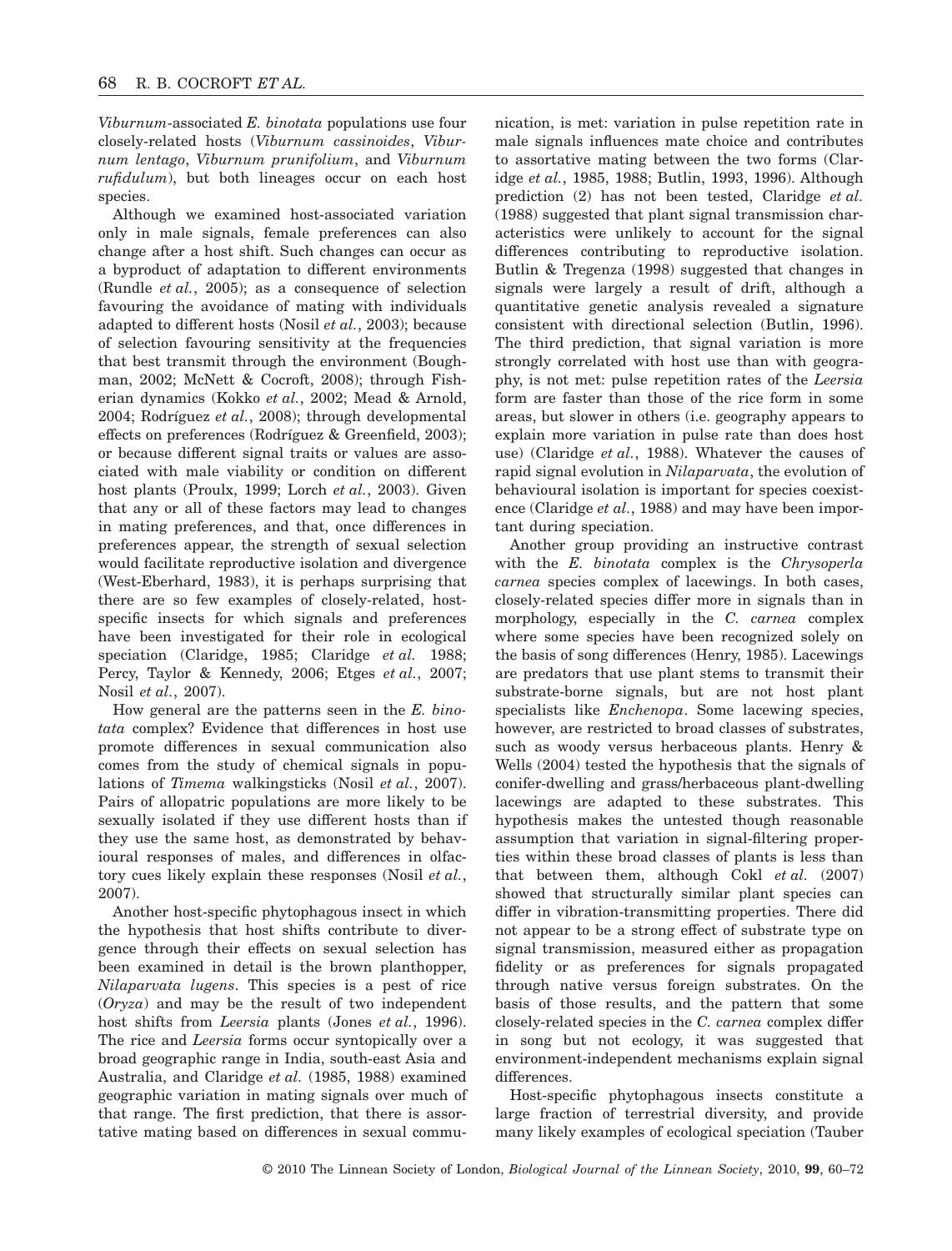& Tauber, 1989; Mallet, 2001; Price, 2002; Bush & Butlin, 2004). In these insects, diversification often occurs in concert with shifts to new host plants (Berlocher & Feder, 2002). After a host shift, ecological factors promote reproductive isolation between populations on ancestral and novel hosts (Tauber & Tauber, 1989; Wood, 1993; Berlocher & Feder, 2002; Funk *et al.*, 2002). However, ecological isolation is often partial, and speciation may require additional sources of reproductive isolation (Claridge *et al.*, 1988). A recent review of divergence in hostassociated insects (Dres & Mallet, 2003) showed that gene flow was more restricted between closely-related taxa that experienced both ecological and behavioural isolation than between those that experienced ecological isolation alone. The latter were considered to be 'host races'; if these represent an intermediate stage of speciation, as was suggested by Dres & Mallet (2003), then the evolution of behavioural isolation may often be important during speciation in phytophagous insects. Host specialist insects provide an especially useful model for investigating the relationship between communication and speciation. They exhibit a great diversity of communication signals (Cocroft & Rodríguez, 2005), and the intimate relationship between insect and plant facilitates experimental study of the processes leading to divergence in mating signals and preferences. In this regard, the *E. binotata* complex (with its many members specializing on a diverse set of hosts, substantial signal divergence, and strong mate preferences) showcases an important and widespread process: the interaction between local adaptation and the evolution of reproductive isolation.

#### ACKNOWLEDGEMENTS

We thank Peter Dunn, Gerlinde Höbel, Robert Snyder, Linda Whittingham, and three anonymous reviewers for comments on the manuscript. We also thank Robert Lee, Chung Ping Lin, Robert Snyder, Frank Stearns, and Kelley Tilmon for assistance in collecting males for recording, and Barb Sonderman for help in maintaining insects and plants. This research was supported by NSF IBN 0132357 to R.B.C. and REH; NSF IBN 0318326 to R.B.C., R.L.R., and R.E.H.; and the University of Missouri Research Board.

#### REFERENCES

- **Abrahamson WG, Eubanks MD, Blair CP, Blair P,** Whipple AV. 2001. Gall flies, inquilines, and goldenrods: a model for host-race formation and sympatric speciation. *American Zoologist* **41:** 928–938.
- **Arbuthnott D, Crespi BJ. 2009.** Courtship and mate dis-

crimination within and between species of *Timema* walkingsticks. *Animal Behaviour* **78:** 53–59.

- **Beckers O, Schul J. 2008.** Developmental plasticity of mating calls enables acoustic communication in diverse environments. *Proceedings of the Royal Society of London Series B, Biological Sciences* **275:** 1243–1248.
- **Berlocher S, Feder JL. 2002.** Sympatric speciation in phytophagous insects: moving beyond controversy? *Annual Review of Entomology* **47:** 773–815.
- **Boughman JW. 2002.** How sensory drive can promote speciation. *Trends in Ecology and Evolution* **17:** 571–577.
- **Boughman JW, Rundle HD, Schluter D. 2005.** Parallel evolution of sexual isolation in sticklebacks. *Evolution* **59:** 361–373.
- **Bush GL, Butlin RK. 2004.** Sympatric speciation in insects. In: Dieckmann U, Doebeli M, Metz JAJ, Tautz D, eds. *Adaptive speciation*. Cambridge: Cambridge University Press, 229–248.
- **Butlin RK. 1993.** The variability of mating signals and preferences in the brown planthopper, *Nilaparvata lugens*. *Journal of Insect Behavior* **6:** 125–140.
- **Butlin RK. 1996.** Co-ordination of the sexual signalling system and the genetic basis of differentiation between populations in the brown planthopper, *Nilaparvata lugens*. *Heredity* **77:** 369–377.
- **Butlin RK, Tregenza T. 1998.** Levels of genetic polymorphism: marker loci vs. quantitative traits. *Philosophical Transactions of the Royal Society of London Series B, Biological Sciences* **353:** 187–198.
- **Claridge MF. 1985.** Acoustic behavior of leafhoppers and planthoppers: species problems and speciation. In: Nault LR, Rodríguez JG, eds. *The leafhoppers and planthoppers*. Brisbane: John Wiley & Sons, 103–125.
- **Claridge MF. 1990.** Acoustic recognition signals: barriers to hybridization in Homoptera Auchenorryhncha. *Canadian Journal of Zoology* **68:** 1741–1746.
- **Claridge MJ, Den Hollander J, Morgan JC. 1985.** The status of weed-associated populations of the brown planthopper, *Nilaparvata lugens* (Stål) – host race or biological species? *Zoological Journal of the Linnean Society* **84:** 77–90.
- **Claridge MJ, Den Hollander J, Morgan JC. 1988.** Variation in hostplant relations and courtship signals of weed-associated populations of the brown planthopper, *Nilaparvata lugens* (Stål), from Australia and Asia: a test of the recognition species concept. *Biological Journal of the Linnean Society* **35:** 79–93.
- **Cocroft RB, Rodríguez RL. 2005.** The behavioral ecology of insect vibrational communication. *BioScience* **55:** 323– 334.
- **Cocroft RB, Rodríguez RL, Hunt RE. 2008.** Host shifts, the evolution of communication and speciation in the *Enchenopa binotata* species complex of treehoppers. In: Tilmon KJ, ed. *Speciation, specialization and radiation: the evolutionary biology of insect and plant interactions*. Berkeley, CA: University of California Press, 88–100.
- **Cocroft RB, Shugart HJ, Konrad KT, Tibbs K. 2006.** Variation in plant substrates and its consequences for insect vibrational communication. *Ethology* **112:** 779–789.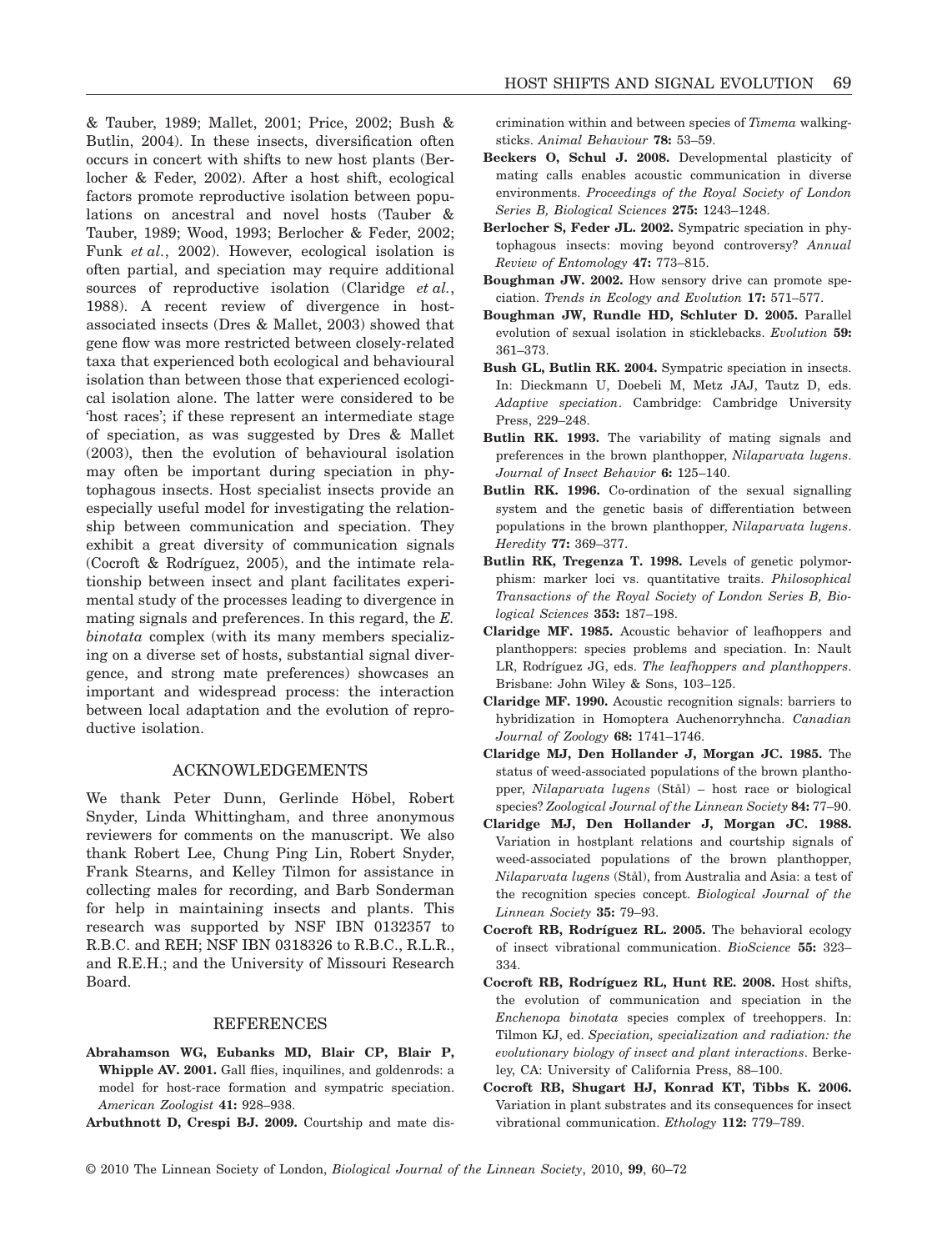- **Cokl A, Zorovic M, Millar J. 2007.** Vibrational communication along plants by the stink bugs *Nezara viridula* and *Murgantia histrionica*. *Behavioural Processes* **75:** 40–54.
- **Coyne JA, Elwyn S. 2006.** Does the *desaturase-2* locus in *Drosophila melanogaster* cause adaptation and sexual isolation? *Evolution* **60:** 279–291.
- **Coyne JA, Orr HA. 2004.** *Speciation*. Sunderland, MA: Sinauer Associates.
- **Dres M, Mallet J. 2003.** Host races in plant-feeding insects and their importance in sympatric speciation. *Philosophical Transactions of the Royal Society of London Series B, Biological Sciences* **357:** 471–492.
- **Endler JA. 1992.** Signals, signal conditions, and the direction of evolution. *American Naturalist* **139:** S125–S153.
- **Etges WJ. 2002.** Divergence in mate choice systems: does evolution play by rules? *Genetica* **116:** 151–166.
- **Etges WJ, Cardoso de Oliveira C, Gragg E, Ortíz-Barrientos D, Noor MAF, Ritchie MG. 2007.** Genetics of incipient speciation in *Drosophila mojavensis*. I. Male courtship song, mating success, and genotype  $\times$  environment interactions. *Evolution* **61:** 1106–1119.
- **Etges WJ, Cardoso de Oliveira C, Ritchie MG, Noor MAF. 2009.** Genetics of incipient speciation in *Drosophila mojavensis*: II. Host plants and mating status influence cuticular hydrocarbon QTL expression and  $G \times E$  interactions. *Evolution* **63:** 1712–1730.
- **Fleishman LJ. 1992.** The influence of the sensory system and the environment on motion patterns in the visual displays of anoline lizards and other vertebrates. *American Naturalist* **139:** S36–S61.
- **Funk DJ. 1998.** Isolating a role for natural selection in speciation: host adaptation and sexual isolation in *Neochlamisus bebbianae* leaf beetles. *Evolution* **52:** 1744– 1759.
- **Funk DJ, Filchak KE, Feder JL. 2002.** Herbivorous insects: model systems for comparative study of speciation ecology. *Genetica* **116:** 261–267.
- **Funk DJ, Nosil P. 2008.** Comparative analyses of ecological speciation. In: Tilmon KJ, ed. *Speciation, specialization and radiation: the evolutionary biology of insect and plant interactions*. Berkeley, CA: University of California Press, 117– 135.
- **Funk DJ, Nosil P, Etges WJ. 2006.** Ecological divergence exhibits consistently positive associations with reproductive isolation across disparate taxa. *Proceedings of the National Academy of Sciences of the United States of America* **103:** 3209–3213.
- **Grace JL, Shaw KL. 2004.** Effects of developmental environment on signal-preference coupling in a Hawaiian cricket. *Evolution* **58:** 1627–1633.
- **Greenberg AJ, Moran JR, Coyne JA, Wu C-I. 2003.** Ecological adaptation during incipient speciation revealed by precise gene replacement. *Science* **302:** 1754–1757.
- **Henry CS. 1985.** Sibling species, call differences, and speciation in green lacewings (Neuroptera: Chrysopidae: *Chrysoperla*). *Evolution* **39:** 965–984.

**Henry CS, Wells MLM. 2004.** Adaptation or random change?

The evolutionary response of songs to substrate properties in lacewings (Neuroptera: Chrysopidae: Chrysoperla). *Animal Behaviour* **68:** 879–895.

- **Huber SK, De León LF, Hendry AP, Bermingham E, Podos J. 2007.** Reproductive isolation of sympatric morphs in a population of Darwin's finches. *Proceedings of the Royal Society of London Series B, Biological Sciences* **274:** 1709– 1714.
- **Hunt RE. 1994.** Vibrational signals associated with mating behavior in the treehopper, *Enchenopa binotata* Say (Hemiptera: Homoptera: Membracidae). *Journal of the New York Entomological Society* **102:** 266–270.
- **Jones PL, Gacesa P, Butlin RK. 1996.** Systematics of brown planthopper and related species using nuclear and mitochondrial DNA. In: Symondson WOC, Liddell JE, eds. *The ecology of agricultural pests: biochemical approaches*. London: Chapman & Hall, 133–148.
- **Kaneshiro KY, Giddings LV. 1987.** The significance of asymmetrical sexual isolation and the formation of new species. In: Hecht MK, Wallace B, Prance G, eds. *Evolutionary biology*. New York, NY: Plenum Publishing Co., **21:** 29–43.
- **Kirkpatrick M, Ravigné V. 2002.** Speciation by natural and sexual selection: models and experiments. *American Naturalist* **159:** S23–S35.
- **Kokko H, Brooks R, McNamara JM, Houston AI. 2002.** The sexual selection continuum. *Proceedings of the Royal Society of London Series B, Biological Sciences* **269:** 1331– 1340.
- **Landolt PJ, Phillips TW. 1997.** Host plant influences on sex pheromone behavior of phytophagous insects. *Annual Review of Entomology* **42:** 371–391.
- **Langerhans RB, Gifford ME, Joseph EO. 2007.** Ecological speciation in *Gambusia* fishes. *Evolution* **61:** 2056–2074.
- **Lin CP, Wood TK. 2002.** Molecular phylogeny of the North American *Enchenopa binotata* (Homoptera: Membracidae) species complex. *Annals of the Entomological Society of America* **95:** 162–171.
- **Lorch PD, Proulx S, Rowe L, Day T. 2003.** Conditiondependent sexual selection can accelerate adaptation. *Evolutionary Ecology Research* **5:** 867–881.
- **Mallet J. 2001.** The speciation revolution. *Journal of Evolutionary Biology* **14:** 887–888.
- **McKinnon JS, Mori S, Blackman BK, David L, Kingsley DM, Jamieson L, Chou J, Schluter D. 2004.** Evidence for ecology's role in speciation. *Nature* **429:** 294–298.
- **McNett GD. 2007.** Noise and signal transmission properties as agents of selection in the vibrational communication environment. PhD Dissertation, University of Missouri.
- **McNett GD, Cocroft RB. 2008.** Host shifts favor vibrational signal divergence in *Enchenopa binotata* treehoppers. *Behavioral Ecology* **19:** 650–656.
- **Mead LS, Arnold SJ. 2004.** Quantitative genetic models of sexual selection. *Trends in Ecology and Evolution* **19:** 264– 271.
- **Miyatake T, Shimizu T. 1999.** Genetic correlations between life-history and behavioral traits can cause reproductive isolation. *Evolution* **53:** 201–208.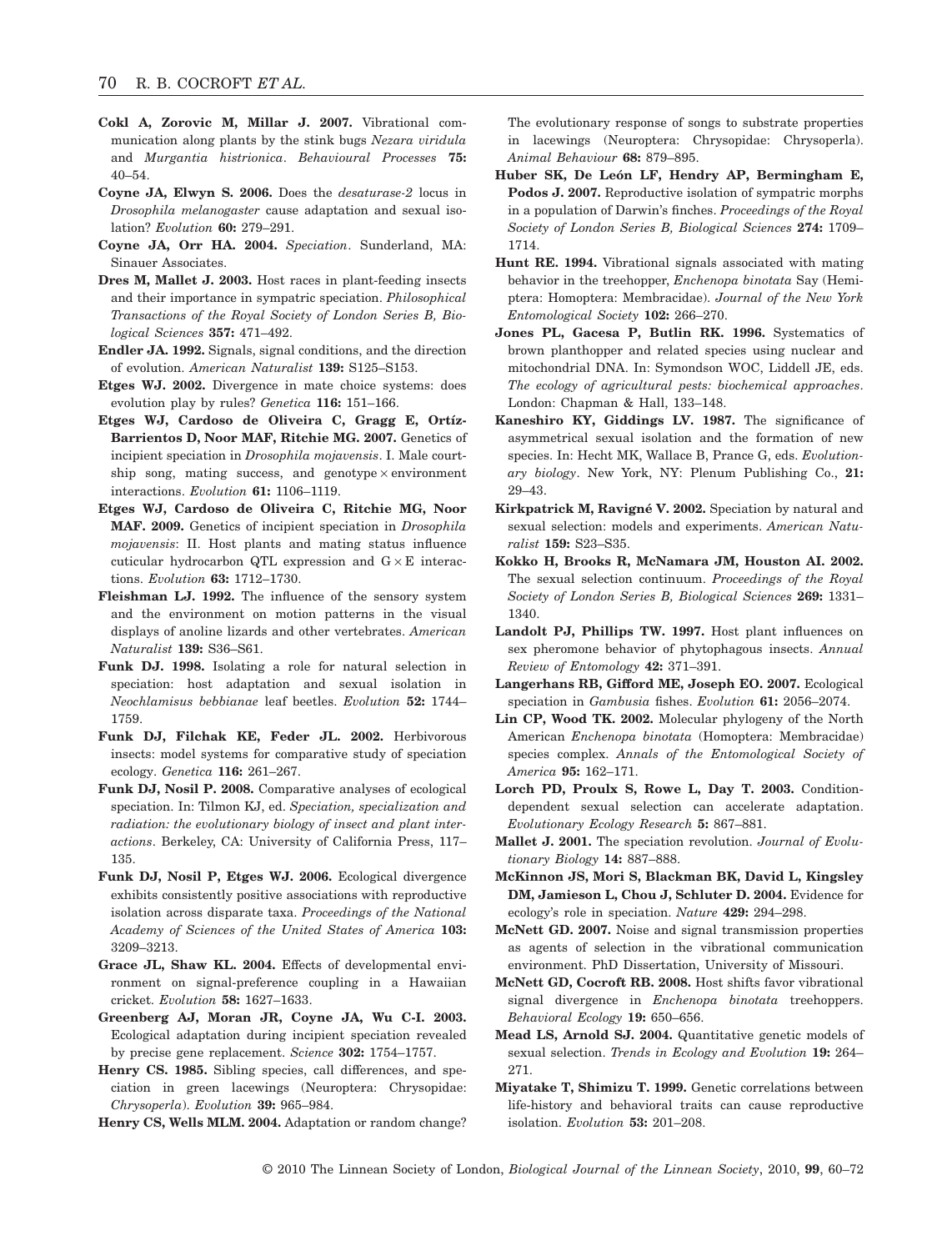- **Nosil P, Crespi BJ, Gries R, Gries G. 2007.** Natural selection and divergence in mate preference during speciation. *Genetica* **129:** 309–327.
- **Nosil P, Crespi BJ, Sandoval CP. 2002.** Host-plant adaptation drives the parallel evolution of reproductive isolation. *Nature* **417:** 440–443.
- **Nosil P, Crespi BJ, Sandoval CP. 2003.** Reproductive isolation driven by the combined effects of ecological adaptation and reinforcement. *Proceedings of the Royal Society of London Series B, Biological Sciences* **270:** 1911– 1918.
- **Percy DA, Taylor GS, Kennedy M. 2006.** Psyllid communication: acoustic diversity, mate recognition and phylogenetic signal. *Invertebrate Systematics* **20:** 431– 445.
- Podos J. 2001. Correlated evolution of morphology and vocal structure in Darwin's finches. *Nature* **409:** 135–140.
- **Pratt G, Wood TK. 1992.** A phylogenetic analysis of the *Enchenopa binotata* species complex (Homoptera: Membracidae) using nymphal characters. *Systematic Entomology* **17:** 351–357.
- Price PW. 2002. Resource-driven terrestrial interaction webs. *Ecological Research* **17:** 241–247.
- **Proulx SR. 1999.** Mating systems and the evolution of niche breadth. *American Naturalist* **154:** 89–98.
- **Rice WR. 1987.** Speciation via habitat specialization: the evolution of reproductive isolation as a correlated character. *Evolutionary Ecology* **1:** 301–314.
- **Rice WR, Hostert EE. 1993.** Laboratory experiments on speciation: what have we learned in 40 years? *Evolution* **47:** 1637–1653.
- **Ritchie MG. 2007.** Sexual selection and speciation. *Annual Review of Ecology, Evolution and Systematics* **38:** 79– 102.
- **Rodríguez RL, Greenfield MD. 2003.** Genetic variance and phenotypic plasticity in a component of female mate choice in an ultrasonic moth. *Evolution* **57:** 1304–1313.
- **Rodríguez RL, Ramaswamy K, Cocroft RB. 2006.** Evidence that female preferences have shaped male signal evolution in a clade of specialized plant–feeding insects. *Proceedings of the Royal Society of London Series B, Biological Sciences* **273:** 2585–2593.
- **Rodríguez RL, Sullivan LE, Cocroft RB. 2004.** Vibrational communication and reproductive isolation in the *Enchenopa binotata* species complex of treehoppers (Hemiptera: Membracidae). *Evolution* **58:** 571–578.
- **Rodríguez RL, Sullivan LM, Snyder RL, Cocroft RB. 2008.** Host shifts and the beginning of signal divergence. *Evolution* **62:** 12–20.
- **Rundle HD, Chenoweth SF, Doughty P, Blows MW. 2005.** Divergent selection and the evolution of signal traits and mating preferences. *PLoS Biology* **3:** 1988– 1995.
- **Rundle HD, Nagel L, Boughman JW, Schluter D. 2000.** Natural selection and parallel speciation in sympatric sticklebacks. *Science* **287:** 306–308.
- **Rundle HD, Nosil P. 2005.** Ecological speciation. *Ecology Letters* **8:** 336–352.
- **Sandoval CP, Nosil P. 2005.** Counteracting selective regimes and host preference evolution in ecotypes of two species of walking-sticks. *Evolution* **59:** 2405–2413.
- **Sattman DA, Cocroft RB. 2003.** Phenotypic plasticity and repeatability in the mating signals of *Enchenopa* treehoppers, with implications for reduced gene flow among hostshifted populations. *Ethology* **109:** 981–994.
- **Schlichting CD. 2004.** The role of phenotypic plasticity in diversification. In: DeWitt TJ, Scheiner SM, eds. *Phenotypic plasticity: functional and conceptual approaches*. Oxford: Oxford University Press, 191–200.
- **Schluter D. 2001.** Ecology and the origin of species. *Trends in Ecology and Evolution* **16:** 372–380.
- **Seehausen O, Terai Y, Magalhaes IS, Carleton KL, Mrosso HDJ, Miyagi R, van der Sluijs I, Schneider MV, Maan ME, Tachida H, Imai H, Okada N. 2008.** Speciation through sensory drive in cichlid fish. *Nature* **455:** 620–626.
- **Shuster SM, Wade MJ. 2003.** *Mating systems and strategies*. Princeton, NJ: Princeton University Press.
- **Snyder RL. 2008.** Diversification in plant feeding insects: patterns of host-plant specialization and mating signal evolution inferred from species-level phylgeny and population genetics. PhD Dissertation.
- **Steel RGD, Torrie JH, Dickey DA. 1997.** *Principles and procedures of statistics*, 3rd edn. Toronto: McGraw-Hill.
- **Tauber CA, Tauber MJ. 1989.** Sympatric speciation in insects: perception and perspective. In: Otte D, Endler JA, eds. *Speciation and its consequences*. Sunderland, MA: Sinauer Associates, 307–344.
- **Tilmon KJ, Wood TK, Pesek JD. 1998.** Genetic variation in performance traits and the potential for host shifts in *Enchenopa* treehoppers (Homoptera: Membracidae). *Annals of the Entomological Society of America* **91:** 397– 403.
- **Vines TH, Schluter D. 2006.** Strong assortative mating between allopatric sticklebacks as a by-product of adaptation to different environments. *Proceedings of the Royal Society of London Series B, Biological Sciences* **273:** 911– 916.
- **Wells MM, Henry CS. 1992.** The role of courtship songs in reproductive isolation among green lacewings of the genus *Chrysoperla* (Neuroptera: Chrysopidae). *Evolution* **46:** 31–42.
- **West-Eberhard MJ. 1983.** Sexual selection, social competition, and speciation. *Quarterly Review of Biology* **58:** 155– 183.
- **West-Eberhard MJ. 2003.** *Developmental plasticity and evolution*. New York, NY: Oxford University Press.
- **Wood TK. 1980.** Divergence in the *Enchenopa binotata* Say complex (Homoptera: Membracidae) effected by host plant adaptation. *Evolution* **34:** 147–160.
- **Wood TK. 1993.** Speciation of the *Enchenopa binotata* complex (Insecta: Homoptera: Membracidae. In: Lees DR, Edwards D, eds. *Evolutionary patterns and processes*. New York, NY: Academic Press, 299–317.
- **Wood TK, Guttman SI. 1982.** Ecological and behavioral basis for reproductive isolation in the sympatric *Enchenopa*